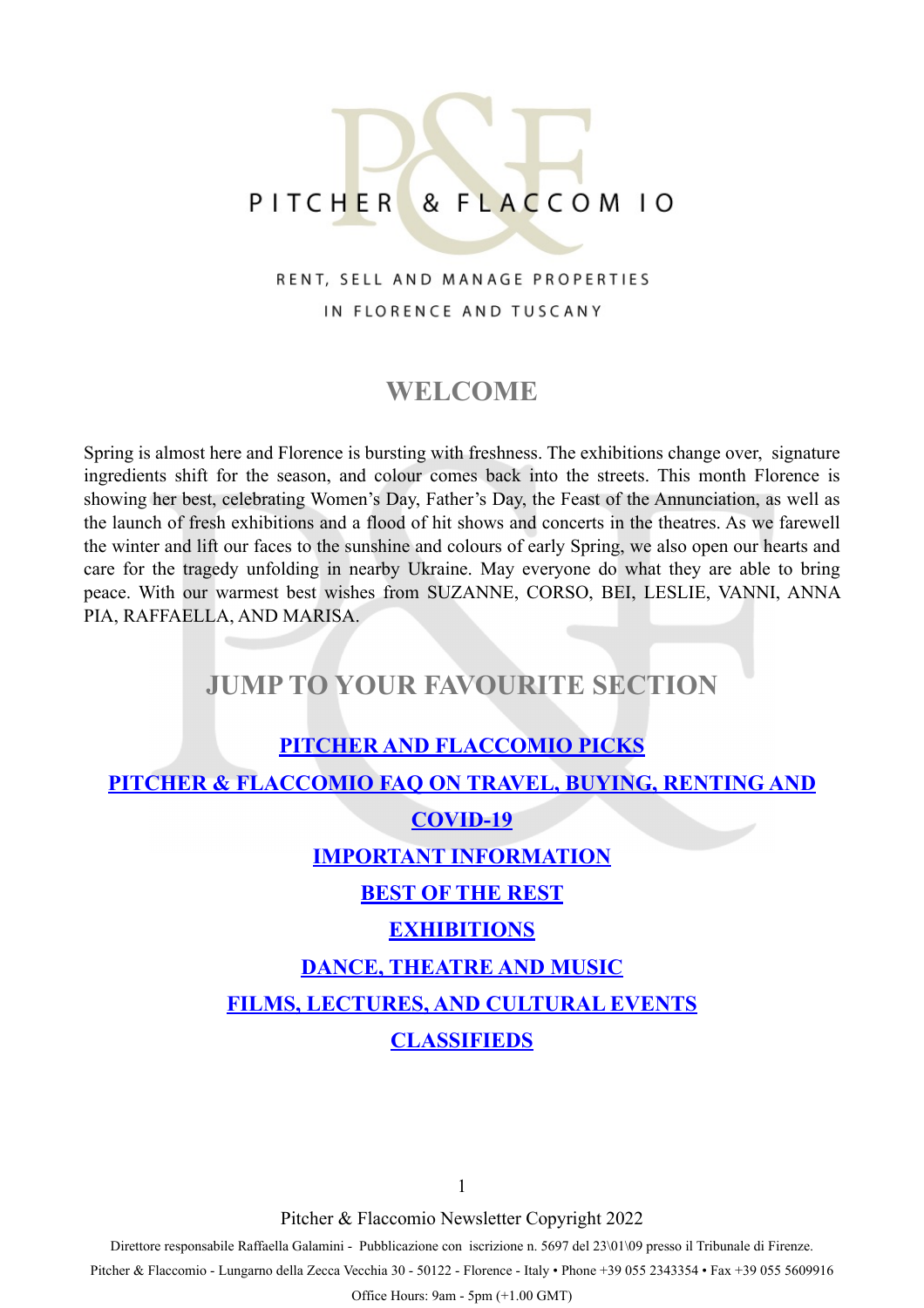## <span id="page-1-0"></span>**PITCHER & FLACCOMIO PICKS FOR MARCH**

#### **BEST EVENT: FESTA DELLA DONNA, March 8**

Shower the streets in yellow! March 8 is celebrated as International Women's Day, and in Italy it is known as the Festa della Donna. get ready for spring colour because the symbol is the bright yellow mimosa flower. Fifteen million bunches of mimosa are bought each year to honour the women of Italy. It was the idea of Teresa Mattei, a partisan in WWII, who held the rank of Company Commander in the Garibaldi Youth Front. It was proposed that violets be the flower, but she said it should be a flower readily available to all, even the poorest of the poor, growing wild in March all over the country. She was the youngest person elected to the Constitutional Assembly after the war and was also the national leader of the Union of Italian Women. Read all about the fascinating history of the day worldwide [here](https://www.internationalwomensday.com/About).

### **BEST ANNIVERSARY: CAPODANNO! THE FLORENTINE NEW YEAR AND THE FEAST OF THE ANNUNCIATION, March 25**

It's time to celebrate! Still today, Florence celebrates a special New Year's Tradition on March 25th at Piazza della Santissima Annunziata. Until 1750, the beginning of the calendar year would fall on March 25, roughly coinciding with the arrival of spring. This date is also the day of Christ's conception with the Annunciation of the Angel Gabriel to the Virgin Mary, exactly nine months before the birth of Jesus. Although the Gregorian calendar was introduced in 1502, the Florentines have held to their tradition and continue to celebrate *Capodanno Fiorentino* on March 25th. Between 1250 and 1750, Florentines would gather at the Church of the Santissima Annunziata, where there is a famous medieval mural of the Annunciation. According to legend, the artist fell asleep having completed everything on the mural except for the face of the Madonna. When he awoke, the face of the Virgin Mary had been completed for him by angelic masters. And so, even today, citizens and authorities come on this day to pay tribute to the Madonna. Enjoy a historical parade, a special market fair, and then concerts of music. Find all the information about [the day's program here](http://www.firenzeturismo.it/en/vivi-firenze-2/eventi-2/eventi-dettaglio-2.html?step=scheda&provenienza=e&id_risorsa=48251) and [here.](http://www.firenzeturismo.it/en/vivi-firenze-2/eventi-2/eventi-dettaglio-2.html?step=scheda&provenienza=e&id_risorsa=48308)

#### **BEST P&F RENTAL: A DELIGHTFUL SUNNY AND BRIGHT APARTMENT IN A MODERN ITALIAN STYLE**

This delightful sunny and light apartment has been renovated in a modern Italian style with some original features maintained. Situated in a convenient location in a typical Italian neighbourhood which also boasts one of the best gelati shops. Borgo Pinti is tucked in between Santa Croce, piazza D`Azeglio and piazza San Marco and is lined with monasteries and churches on one side and prominent family palaces on the other. The facade of one of the monasteries is by Michelangelo. It is about a 15 minute walk to the



2

Pitcher & Flaccomio Newsletter Copyright 2022

Direttore responsabile Raffaella Galamini - Pubblicazione con iscrizione n. 5697 del 23\01\09 presso il Tribunale di Firenze.

Pitcher & Flaccomio - Lungarno della Zecca Vecchia 30 - 50122 - Florence - Italy • Phone +39 055 2343354 • Fax +39 055 5609916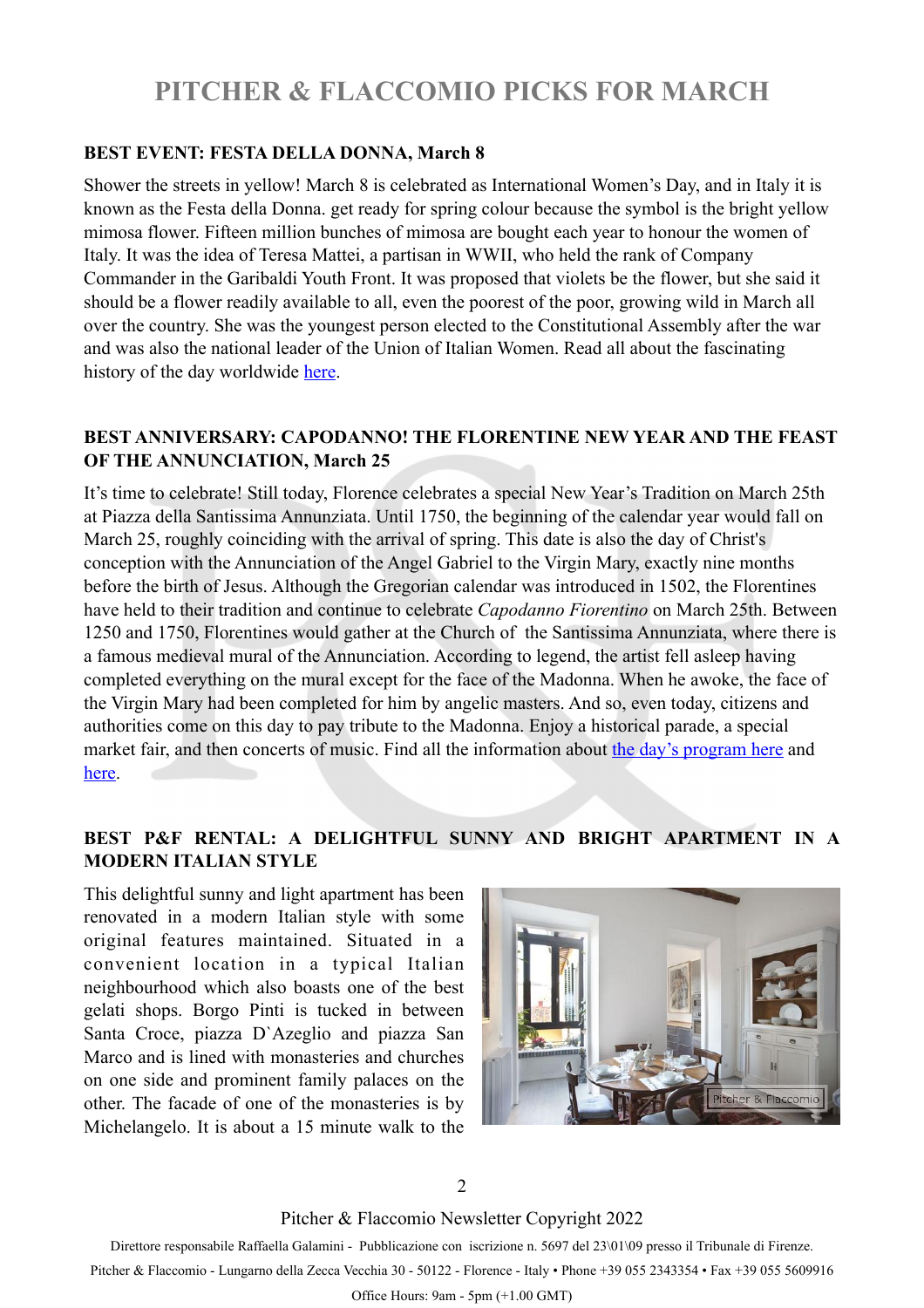Duomo and close to the Sant`Ambrogio outdoor market, Cibreo restaurant and bar, The Four Seasons hotel, a gym and several super markets. [More information and photos here](https://www.pitcherflaccomio.com/property/1199/).

#### **BEST DEAL FOR MARCH: FREE MUSEUMS FOR WOMEN**

Free Entry for Women! On Friday, March 8 - Women's Day - Italy is offering all women free entry into all of the state-run museums. Florence will also open the city-run museums to women of all ages. So take the opportunity to celebrate the wonderful women in your life. Follow the tradition and give them a sprig of yellow mimosa, and be sure to also spring for champagne!

#### **BEST PERFORMANCE: DANIEL EZRALOW PRESENTS OPEN AT TEATRO VERDI**

On March 29 the contemporary dance show by Daniel Ezralow At Teatro Verdi! By Daniel Ezralow and Arabella Holzbog. Open is a fabulous patchwork of small stories that wink at the viewer with special choreographies, multimedia, irony and humor, in the name of pure entertainment. A set of short paintings where ingenious choreographies, masterfully performed by the dancers, combine contemporary dance and classical music leaving the audience open-mouthed. [Buy Tickets here.](https://www.teatroverdifirenze.it/en/genere/open-2/)

### **BEST EXHIBITION: THE THREE PIETÀ BY MICHELANGELO ON DISPLAY TOGETHER AT THE MUSEO DELL'OPERA DEL DUOMO**

On the occasion of the meeting "Mediterranean Frontier of Peace 2022", which will bring together the Bishops and Mayors of the Mediterranean in Florence, the exhibition: THE THREE PIETÀ OF MICHELANGELO will open to the public in the Museo dell'Opera del Duomo. For the first time an exhibition will compare, close to each other, in the hall of the Tribuna di Michelangelo of the Museum, the original of the Pietà Bandini, whose restoration has recently been completed, and the casts of the Pietà Vaticana and the Pietà Rondanini from the Vatican Museums. An unmissable experience.

#### **BEST DINING OUT: 15th EDITION OF TASTE: ITALIAN QUALITY FOOD AND WINE FESTIVAL IN FLORENCE, March 26-28**

Taste the unexpected! In-between cartoons and pop art: the campaign announcing the return of Taste – the Pitti Immagine event that presents the best of Italian food and wine excellences and contemporary food culture – is a colorful and energetic feast for the eyes. Get ready to explore new, surprising, and unexpected flavors: mark your calendar for 26 to 28 March 2022 at the Fortezza da Basso, and don't miss the appointment with international buyers, specialized operators, the Italian and international press, and the public of enthusiasts. Yes, you read that correctly. Taste will change its location and – for its return to an in-person edition – move from the Stazione Leopolda to the Fortezza da Basso. The food world will be at the center of a rich calendar of events, talks, and meetings. The Taste Rings curated by Davide Paolini from Cibovagare will return, with many other important collaborations with experts and protagonists of contemporary food, to explore the hot topics of food culture and its new lifestyles. [Enjoy all the delicious details here.](https://taste.pittimmagine.com/en/news/taste-2022)

Pitcher & Flaccomio Newsletter Copyright 2022

Direttore responsabile Raffaella Galamini - Pubblicazione con iscrizione n. 5697 del 23\01\09 presso il Tribunale di Firenze. Pitcher & Flaccomio - Lungarno della Zecca Vecchia 30 - 50122 - Florence - Italy • Phone +39 055 2343354 • Fax +39 055 5609916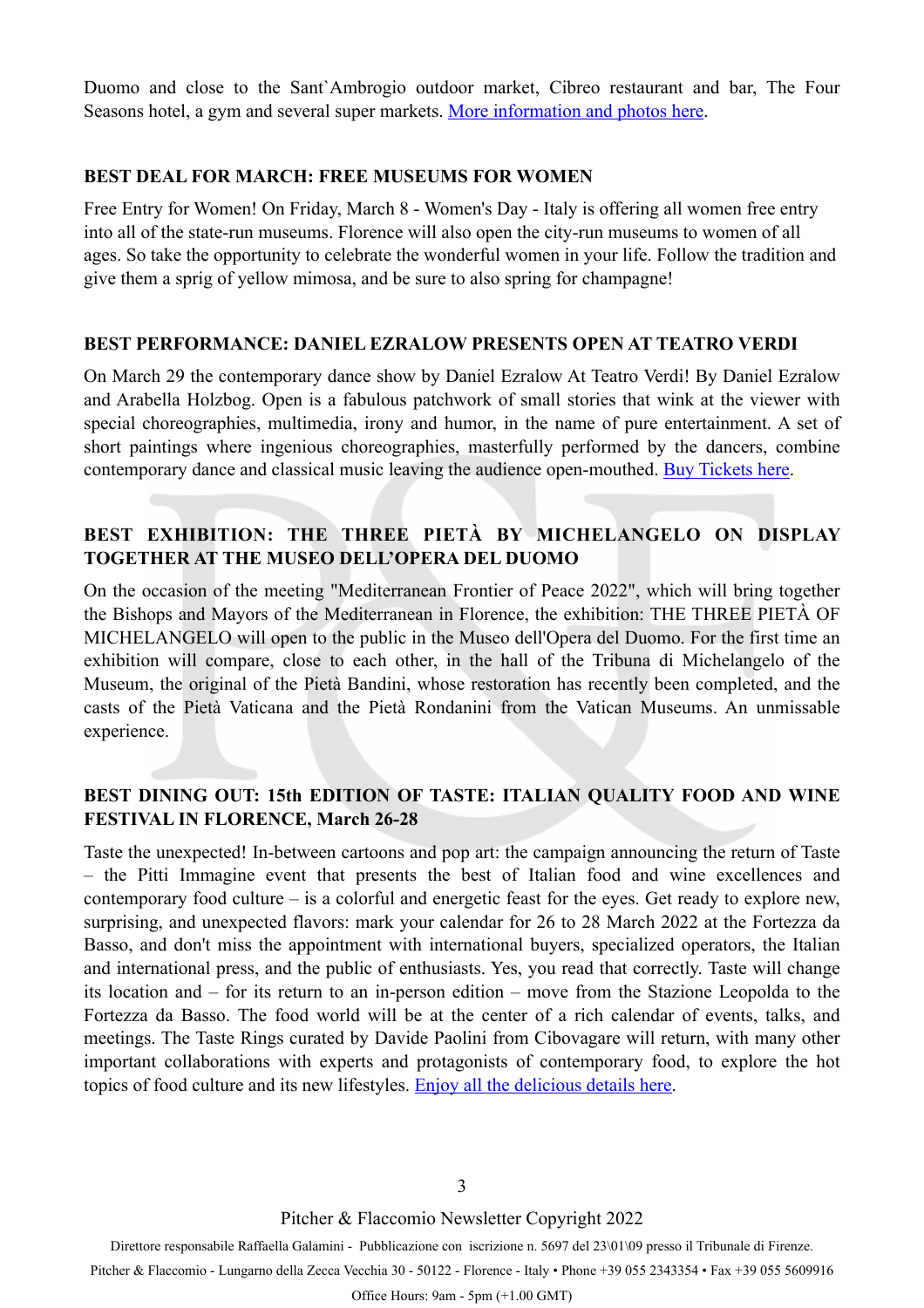## **PITCHER & FLACCOMIO FAQ ON TRAVEL, BUYING, RENTING AND COVID-19**

In these uncertain times during the Covid-19 pandemic, we would like to offer you a brief FAQ file regarding travel and renting in Tuscany, and what we can do to help you have a better and safer stay in your rental property. We think one of the biggest expectations of our clients will be safety. You will expect to enter a property, whether it be for a night or a month or a year, that is not only clean but possibly also sanitized prior to being occupied. This major concern is something we are planning for so that we may offer with confidence any apartment, house or villa that Pitcher & Flaccomio represents. You can find out more in our FAQ page.

#### [https://www.pitcherflaccomio.com/pdf/FAQCOVID-19\\_en.pdf](https://www.pitcherflaccomio.com/pdf/FAQCOVID-19_en.pdf)

Please consider the items under what we can do to help you as "suggestions", since we are a Real Estate company and not an official health institution nor doctors.

# <span id="page-3-0"></span>**IMPORTANT INFORMATION**

### **THE GREEN PASS AND THE SUPER GREEN PASS (GREEN PASS RAFFORZATO)**

The current rules for accessibility to public spaces with the Green Pass for with the Super Green Pass or Tuscany can be found at the Regione Toscana website [here.](https://www.regione.toscana.it/-/certificato-verde-covid-19)

Visit [www.dgc.gov.it/web](http://www.dgc.gov.it/web/) to obtain the EU Digital COVID Certificate.

#### **ANTI-COVID VACCINATION AND BOOSTERS PROGRAM**

Tuscany has opened up bookings for vaccines and boosters, and shortened the time you need to wait before having your booster shot. For a list of vaccination centers in Tuscany, [click here.](https://www.regione.toscana.it/-/dove-vaccinarsi) Reservations continue to be accepted on the [Region of Tuscany's website](https://prenotavaccino.sanita.toscana.it/%23/home), with quick, direct access at the centers. For those still having their first shots, you can book on the main portal. The vaccine is also open to those who are not registered with the national health service, and you can make a special request for your own doctor to vaccinate you rather than going to a centre. You can find the online portal for making a vaccination appointment [here](https://prenotavaccino.sanita.toscana.it/%23/home).

#### **WHERE SHOULD I BE CHECKING FOR ACCURATE NEWS AND INFORMATION?**

Italian Government Website: [www.governo.it](http://www.governo.it)

Italian Ministry of Health: [www.salute.gov.it](http://www.salute.gov.it/?fbclid=IwAR37pZhesC9o9nGmkzkeY2CGYt-hSECzU72KRLH8WRUgJwTd85mD2KS_mvg)

Regione Toscana:<https://www.regione.toscana.it/>

Coronavirus Page at the Ministry of Health: [http://www.salute.gov.it/portale/nuovocoronavirus/](http://www.salute.gov.it/portale/nuovocoronavirus/dettaglioContenutiNuovoCoronavirus.jsp?lingua=italiano&id=5351&area=nuovoCoronavirus&menu=vuoto)

Ministry of Health Information In English: [http://www.salute.gov.it/portale/nuovocoronavirus/](http://www.salute.gov.it/portale/nuovocoronavirus/homeNuovoCoronavirus.jsp?lingua=english) [homeNuovoCoronavirus.jsp?lingua=english](http://www.salute.gov.it/portale/nuovocoronavirus/homeNuovoCoronavirus.jsp?lingua=english)

#### **Tuscany Specific:**

Pitcher & Flaccomio Newsletter Copyright 2022

Direttore responsabile Raffaella Galamini - Pubblicazione con iscrizione n. 5697 del 23\01\09 presso il Tribunale di Firenze.

Pitcher & Flaccomio - Lungarno della Zecca Vecchia 30 - 50122 - Florence - Italy • Phone +39 055 2343354 • Fax +39 055 5609916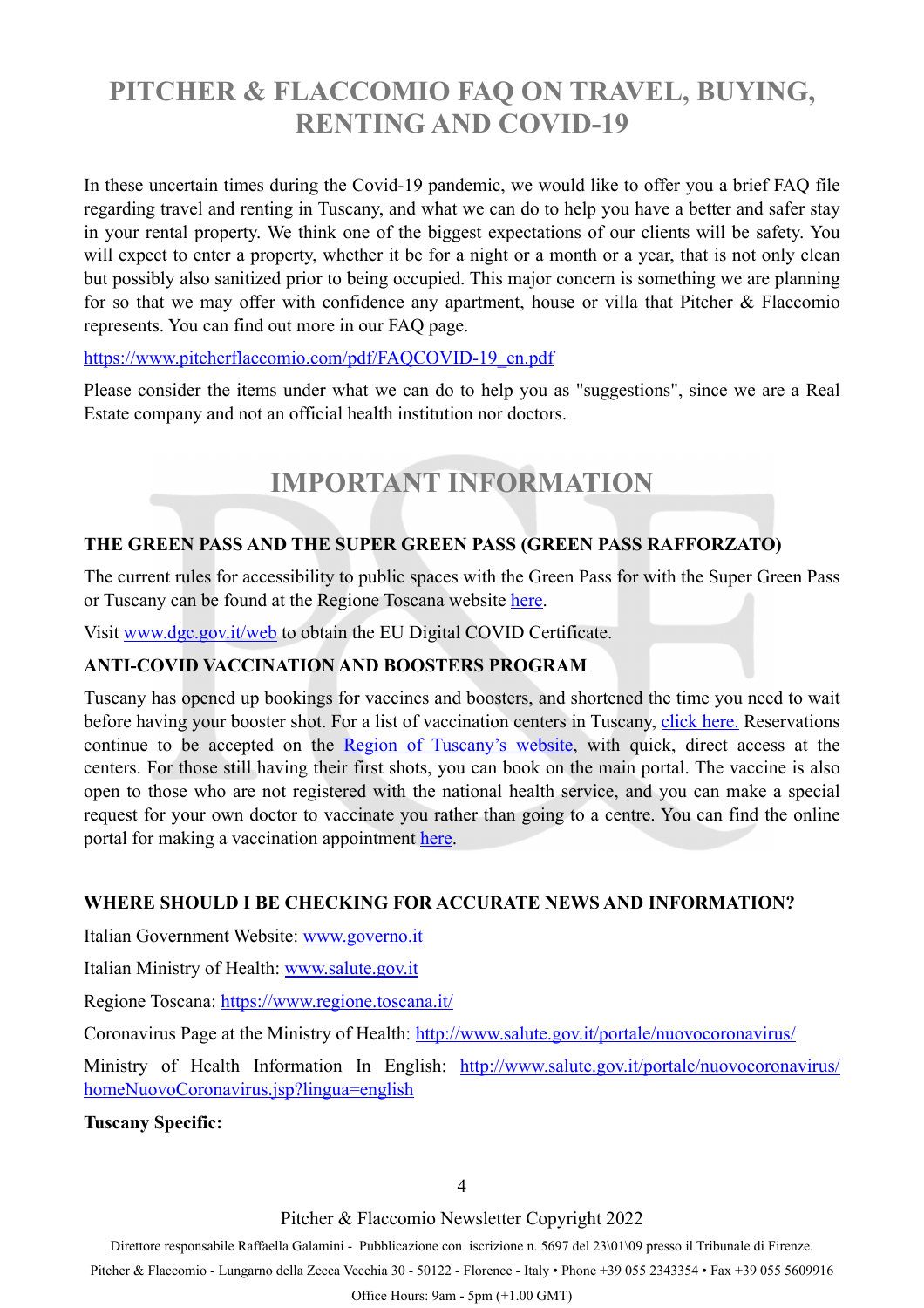- Official **[coronavirus updates](https://www.regione.toscana.it/-/coronavirus)** for Tuscany
- Latest [regional ordinances](https://www.regione.toscana.it/-/ordinanze-della-regione-toscana)
- Tuscany region on **[Facebook](https://www.facebook.com/regionetoscana.paginaufficiale/)** and **[Twitter](https://twitter.com/regionetoscana)**
- Regional coronavirus helpline: 055 438 5850

## <span id="page-4-0"></span>**BEST OF THE REST**

#### **GUCCI OPENS NEW COCKTAIL BAR AND CAFE IN PIAZZA SIGNORIA: GIARDINO 25**

The Maison's new café & cocktail bar, open all day, adds to the already beloved world of Gucci Garden. Drawing inspiration from the historic florist that once occupied its spaces, the bar draws on the colours and scents that characterise a flower shop. Giardino 25's dual identity as a place to enjoy intimate daytime interludes and livelier evening events is reflected in the menu's dishes, prepared in the restaurant's kitchen, which are served all day and faithfully follow the rhythm of the seasons, drawing inspiration from the produce of the Tuscan countryside. Breakfast includes Italian pastry specialities along with creations inspired by Japan and Mexico, for a modern and international selection, while light dishes are available for both lunch and dinner. The menu is completed by Afternoon Tea, a selection of infusions and teas accompanied by sweet and savoury dishes, while a special tribute is paid to the culture of coffee with a choice of special blends, to be enjoyed as espresso at the bar or, at a more relaxed pace, in one of the restaurant's lounges. [Read more here](https://www.firenzemadeintuscany.com/it/articolo/gucci-giardino-25-apre-il-primo-cocktail-bar-della-maison/?fbclid=IwAR31PXuQStCoKKKneaTkLPKdES7jf0yW3_NhEgTtkgceLBrnasYpvID_df4).

### **FESTA DEL PAPA (OR, FOR THE TUSCANS) FESTA DEL BABBO, March 19**

#### *(Text from: [visitflorence.com\)](http://www.visitflorence.com/florence-events/march-in-florence.html)*

All of Italy refers to the father figure as *papà,* in fact it is only in Tuscany that they use the word *Babbo* (even Pinocchio, born in Collodi Tuscany, used this endearment when talking to his father). Italy celebrates all fathers/papà/babbo on the holy day dedicated to San Giuseppe (St. Joseph) which is March 19th. So give your Dad a hug (or a call, if he isn't with you in Tuscany now) and head over to the pastry shops which will be filled with *"fritelle",* fried dough and rice balls covered in sugar.

#### **ECOTRAIL FLORENCE: MARATHONS IN AND AROUND FLORENCE, March 26**

EcoTrail Florence is the only Italian stage of the famous international circuit of EcoTrail, whose races take place in all the main European capitals. There are three trails: For the fittest and enthusiasts of real Trails, the splendid 80 km route will allow you to discover the city and its hills. OR, the 43 km "marathon" version of the EcoTrail Florence starts at Tuscany Hall, up to the beautiful Castel di Poggio, then the ascent of Monte Fanna and Poggio Pratone to arrive in Olmo and continue to the Cave di Maiano and back to Settignano. Always with Florence at your feet. The route then descends towards the heart of the city, passing through the Pazzagli Park and arriving at Tuscany Hall. This year for the first time you can also enjoy the 18 km EcoTrail Florence, which follows the first and last part of the 43 and 65 km races. Get all the [information here.](https://florence.ecotrail.com/)

Pitcher & Flaccomio Newsletter Copyright 2022

Direttore responsabile Raffaella Galamini - Pubblicazione con iscrizione n. 5697 del 23\01\09 presso il Tribunale di Firenze. Pitcher & Flaccomio - Lungarno della Zecca Vecchia 30 - 50122 - Florence - Italy • Phone +39 055 2343354 • Fax +39 055 5609916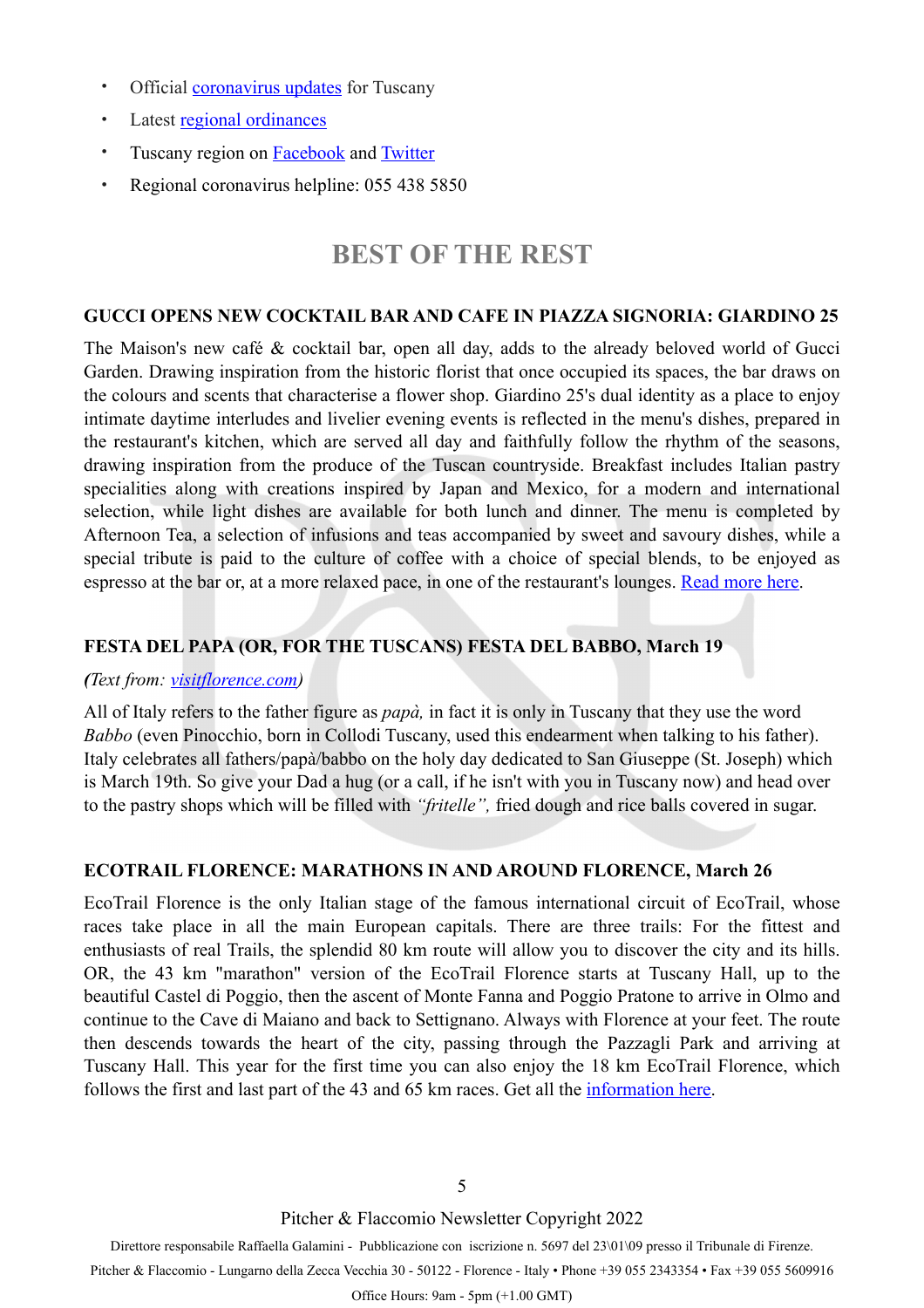#### **MONTE VERITÀ. BACK TO NATURE. AN EXHIBITION REMEMBERING UTOPIA.**

The first exhibition in Italy dedicated to the famous hill of utopia, the Monte Verità community, its founders and the illustrious guests who frequented it: thinkers and anarchists, philosophers, theosophists, men of letters, artists and architects. Vintage images, testimonials, virtual reconstructions, clothes and symbolic objects describe this multidisciplinary circle, the cradle of European counterculture, characterised by the presence of illustrious personalities from every country who took refuge here far from the drama of the wars and the ideological clash between capitalism and communism that was prevailing in Europe: The anarchist Bakunin, the Hungarian choreographer Rudolf von Laban, the Dadaist Hugo Ball, the Bauhaus architect Walter Gropius, the artists Hans Arp and Paul Klee, through to Hermann Hesse and Carl Gustav Jung. [More information](https://www.museonovecento.it/mostre/monte-verita-back-to-nature/)  [here.](https://www.museonovecento.it/mostre/monte-verita-back-to-nature/)

#### **IL CARNEVALE CELEBRATIONS CONTINUE IN VIAREGGIO!**

The celebrations for Il Carnevale happen all over Tuscany, but by far the most famous and exciting is the famed Carnevale in Viareggio. There are many chances to see the Masked Parade in February, with 5 days of processions spread over a month as well as the "Great Ending Fireworks". If there was ever a time to make the trip outside of Florence, this is it. The parades, parties, fireworks, masked balls, theatre, and culinary events are truly over-the-top. Wear clothes you don't care too much about, because it's a given that you'll end up sprayed with foam and sprinkled with confetti! Old, young, and everyone in-between, joins in the silliness. Read [all about the history of Carnevale](https://www.discovertuscany.com/tuscany-events/carnival-in-tuscany.html)  [here.](https://www.discovertuscany.com/tuscany-events/carnival-in-tuscany.html) And find [dates and more information here.](http://viareggio.ilcarnevale.com/)

#### **INSTABILE CHAPITEAU, CULTURE ALONG THE RIVER**

InStabile Chapiteau is an independent cultural space for contemporary circus, music, performing arts. Performances, concerts and cultural, environmental, social events will continue until April 20, 2022. Shows and concerts every day from 9.00 p.m. Sunday Brunch from 11.30 a.m. and shows from 4.30 p.m. Bistrot & Cocktail Bar from 5.30 p.m. - Restaurant from 7.30 p.m. Complete program on the [website](https://www.cirkfantastik.com/instabile/).

#### **FIRENZE ARCHEOFILM FSTIVAL AT CINEMA LA COMPAGNIA**

The International Film Festival organised by Archeologia Viva (Giunti Editore) gets under way. The great cinema that tells the story of Man. For five days, morning, afternoon and evening, the best of world production on the themes of Archaeology, Art and Environment. From 2 to 6 March 2022 at the Cinema La Compagnia in Florence. The programme includes 60 films selected from all over the world, translated and dubbed in Italian and in original sound. Free entrance, no reservation required. [See the program here](https://www.firenzearcheofilm.it/en/home-en/).

## <span id="page-5-0"></span>**EXHIBITIONS**

#### **MICHELANGELO: THE BRONZE EFFIGY BY DANIELE DA VOLTERRA, Until June**

Pitcher & Flaccomio Newsletter Copyright 2022

Direttore responsabile Raffaella Galamini - Pubblicazione con iscrizione n. 5697 del 23\01\09 presso il Tribunale di Firenze.

Pitcher & Flaccomio - Lungarno della Zecca Vecchia 30 - 50122 - Florence - Italy • Phone +39 055 2343354 • Fax +39 055 5609916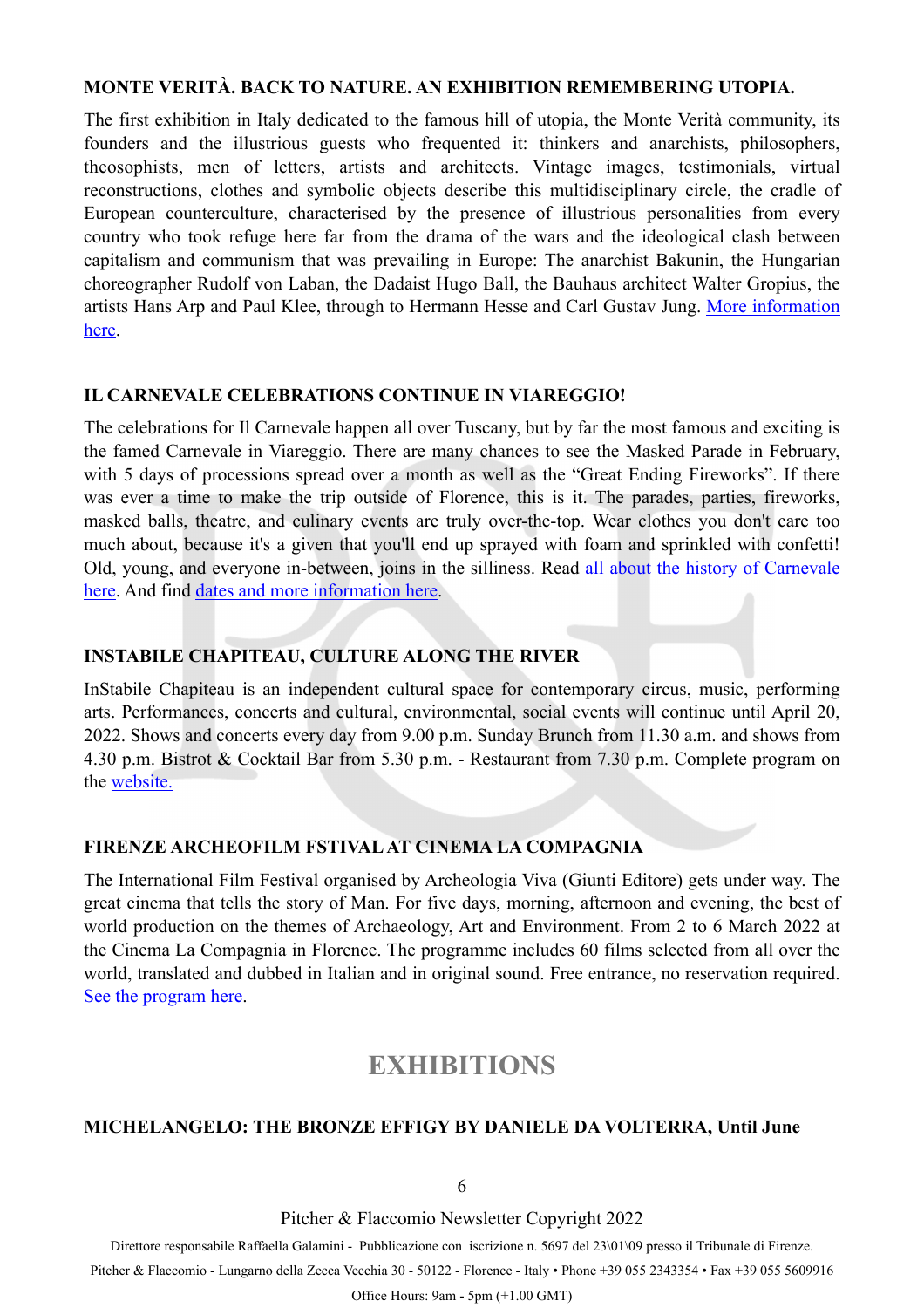This exhibition will be the first to display all of the early exemplars of bronze portraits of Michelangelo attributed to Daniele da Volterra, exploring the complex relationship between originals, replicas and derivations; the busts come from various international museums such as the Louvre Museum, the Musée Jacquemart-André in Paris and the Ashmolean Museum of Art and Archaeology in Oxford. This highly scientific initiative aims to involve leading experts in the field of 16th-century bronze sculpture and art, gathering them together for a study day organised in connection with the exhibition. [More Information.](https://www.galleriaaccademiafirenze.it/en/)

#### **VINICIO BERTI CENTENARY EXHIBITION, A GLIMPSE INTO THE FUTURE**

The exhibition, part of the celebrations of Vinicio Berti's centenary (1921-2021) and thirty years after his death, reconstructs the pictorial evolution of the founder of the Classic Abstractionism group through a selection of 25 works on canvas and wood panel ranging from the 1950s to the 1990s. The exhibition will run from Tuesday 15 February to 3 March in the C.A. Ciampi exhibition space. More [information here](http://www.consiglio.regione.toscana.it/iniziative/vista?id=3481).

#### **CONTEMPORARY ARTIST ANJ SMITH AT THE MUSEO STEFANO BARDINI**

"A Willow Grows Aslant the Brook". Museo Stefano Bardini is once again hosting an exhibition dedicated to a contemporary artist: Anj Smith. Her meticulously painted works depict still lifes and landscapes full of hybrid, dreamlike creatures, where art and fashion, scientific illustration and Gothic imagery, the iconic with the rhetoric of medieval and Renaissance symbolism and allegory recombine as if in a visual and mental journey through iconographic repertories and minor arts.

#### **ANTHOLOGY ART 2022 - MODERN AND CONTEMPORARY ART AT TORNABUONI ARTE, Until November 2022**

Tornabuoni Arte, the internationally recognized artistic and cultural reality founded by Roberto Casamonti, shows its latest news and its proposals of classic and contemporary works of art for the coming year. The exhibition is divided into sections: one dedicated to the works of the greats of the last century: Alberto Burri, Jannis Kounellis, Alighiero Boetti, Emilio Vedova, Lucio Fontana, Arnaldo Pomodoro, Piero Dorazio, Alberto Biasi, Emilio Isgrò, Maurizio Cattelan,Wassily Kandinsky, Joan Mirò e Victor Vaserely . On the second floor the exhibition continues with a selection of works dedicated to the great masters of Italian figurative art of the early twentieth century: Giovanni Fattori, Plinio Nomellini, Massimo Campigli and Giorgio de Chirico. [Website.](https://www.tornabuoniart.com/it/)

#### **AMERICAN ART 1961-2001 AT THE PALAZZO STROZZI**

A major exhibition taking a new perspective on the history of contemporary art in the United States. The exhibition brings together an outstanding selection of more than 80 works by 55 artists including Andy Warhol, Mark Rothko, Louise Nevelson, Roy Lichtenstein, Claes Oldenburg, Bruce Nauman, Barbara Kruger, Robert Mapplethorpe, Cindy Sherman, Matthew Barney, Kara Walker and many more, exhibited in Florence through a collaboration with the Walker Art Center in Minneapolis. Exhibiting many formative works for the first time in Italy, the exhibition examines the most important figures and movements that marked the development of American art from the

7

Pitcher & Flaccomio Newsletter Copyright 2022

Direttore responsabile Raffaella Galamini - Pubblicazione con iscrizione n. 5697 del 23\01\09 presso il Tribunale di Firenze.

Pitcher & Flaccomio - Lungarno della Zecca Vecchia 30 - 50122 - Florence - Italy • Phone +39 055 2343354 • Fax +39 055 5609916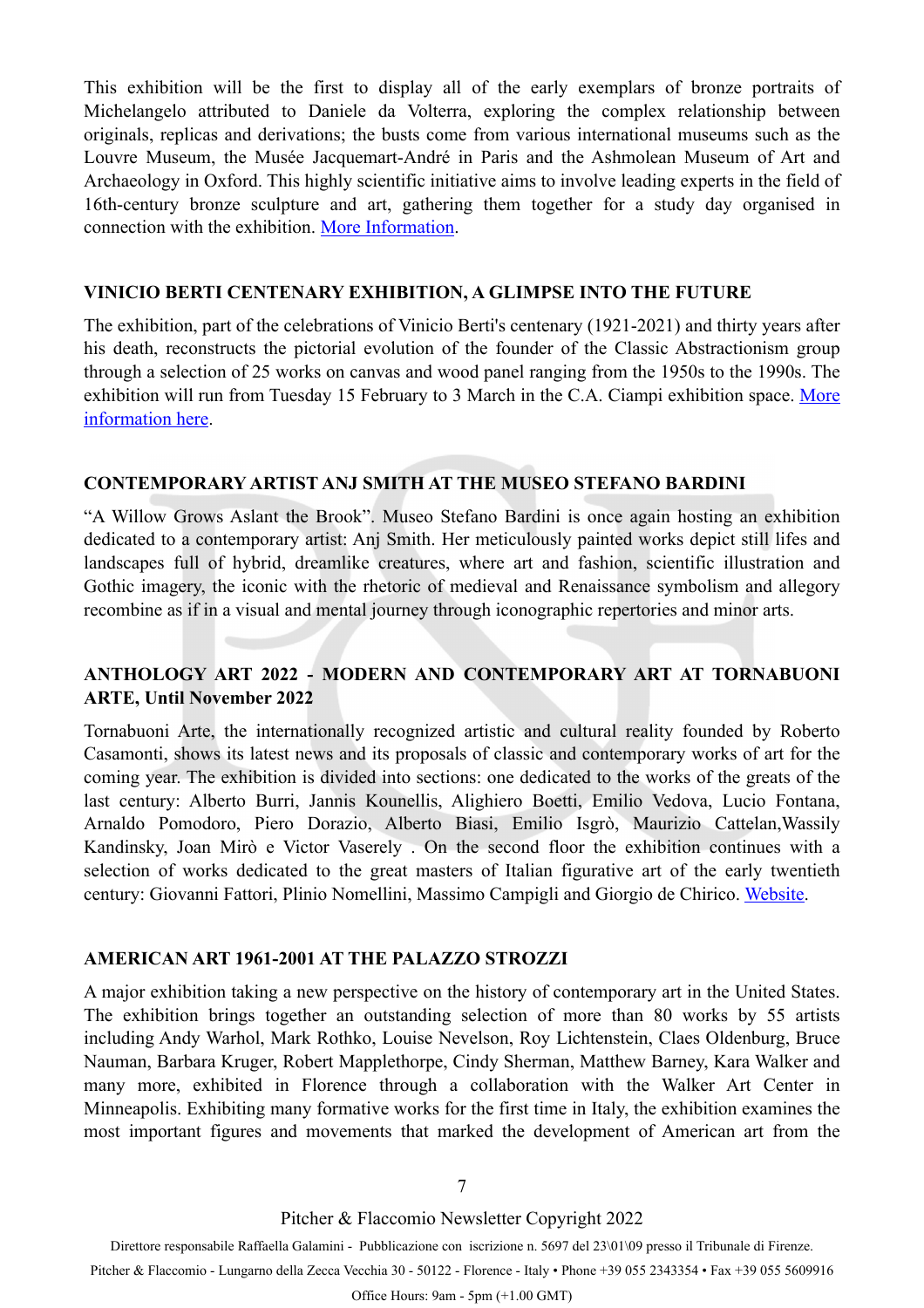beginning of the Vietnam War until the 9/11 attack. [More information and ticket reservations here.](https://www.palazzostrozzi.org/en/archivio/exhibitions/american-art-1961-2001/)

#### **SILK, ON DISPLAY AT THE SALVATORE FERRAGAMO MUSEUM, Until April 2022**

Seta' celebrates the silk prints of the Salvatore Ferragamo maison of which Fulvia Visconti Ferragamo was the creator and creative soul. The exhibition tour tells the perfect union of fanciful intuitions, and high industrial craftsmanship that is behind the production of a scarf - and any silk print - beyond the infinite inspirations that are at the origin of each design. In the first section the exhibition hosts the 'site specific' installation by Chinese artists Sun yuan & Peng Yu entitled 'Were creatures born celestial?' which exemplify conceptually what fertile ground of encounter and exchange between East and West was the Silk Route. [Website](https://www.ferragamo.com/museo/en).

## <span id="page-7-0"></span>**DANCE, THEATRE AND MUSIC**

#### **ORCHESTRA DA CAMERA FIORENTINA OPEN THEIR PROGRAM FOR 2022**

The 2022 season of the Orchestra da Camera Fiorentina will start on Sunday 27th and Monday 28th March at the Auditorium di Santo Stefano al Ponte: more than 30 concerts from March to October with international conductors and performers such as Bruno Canino, Giuseppe Andaloro, Ahmed El Saedi, Nikolay Lalov. The Orchestra Da Camera Fiorentina was founded in 1981 by Giuseppe Lanzetta, the current conductor, to spread the knowledge of symphonic and chamber music repertoires. [Book your tickets here](https://www.ticketone.it/eventseries/orchestra-da-camera-fiorentina-2022-3076542/).

#### **DISCONNECT CODE: MUSICUS CONCENTUS MUSIC FESTIVAL, March and April**

Four appointments, three concerts on a single date, two exceptional locations and a closing live that promises to be one of the most anticipated of the summer. Disconnect  $\leq$ code> is back, the review resulting from the collaboration between Musicus Concentus and Disconnect. Preview of a really important concert season: in 2022 Musicus Concentus - the association founded in 1972 with the aim of establishing a stable center of musical activity in Florence and Tuscany - turns 50. [See the](https://www.musicusconcentus.com/events/)  [program here](https://www.musicusconcentus.com/events/).

#### **LA DEMOCRAZIA DEL CORPO DANCE FESTIVAL, Until April 30**

The new edition of the international Festival La Democrazia del Corpo by Virgilio Sieni. A program of dance workshops, site-specific creations and performances for dancers and people of all ages and ability levels.The Festival La Democrazia del corpo develops, together with the Academy's experience in the art of gesture, research practices aimed at art and creates new geographies between new projects and places in the city. Please click here to get the whole [programme.](https://www.virgiliosieni.it/cango/)

#### **AMICI DELLA MUSICA FILL THE WINTER NIGHTS WITH WORLD-CLASS CLASSICAL MUSIC**

Founded in 1920, the Amici della Musica di Firenze is one of the oldest and most prestigious concert

8

Pitcher & Flaccomio Newsletter Copyright 2022

Direttore responsabile Raffaella Galamini - Pubblicazione con iscrizione n. 5697 del 23\01\09 presso il Tribunale di Firenze.

Pitcher & Flaccomio - Lungarno della Zecca Vecchia 30 - 50122 - Florence - Italy • Phone +39 055 2343354 • Fax +39 055 5609916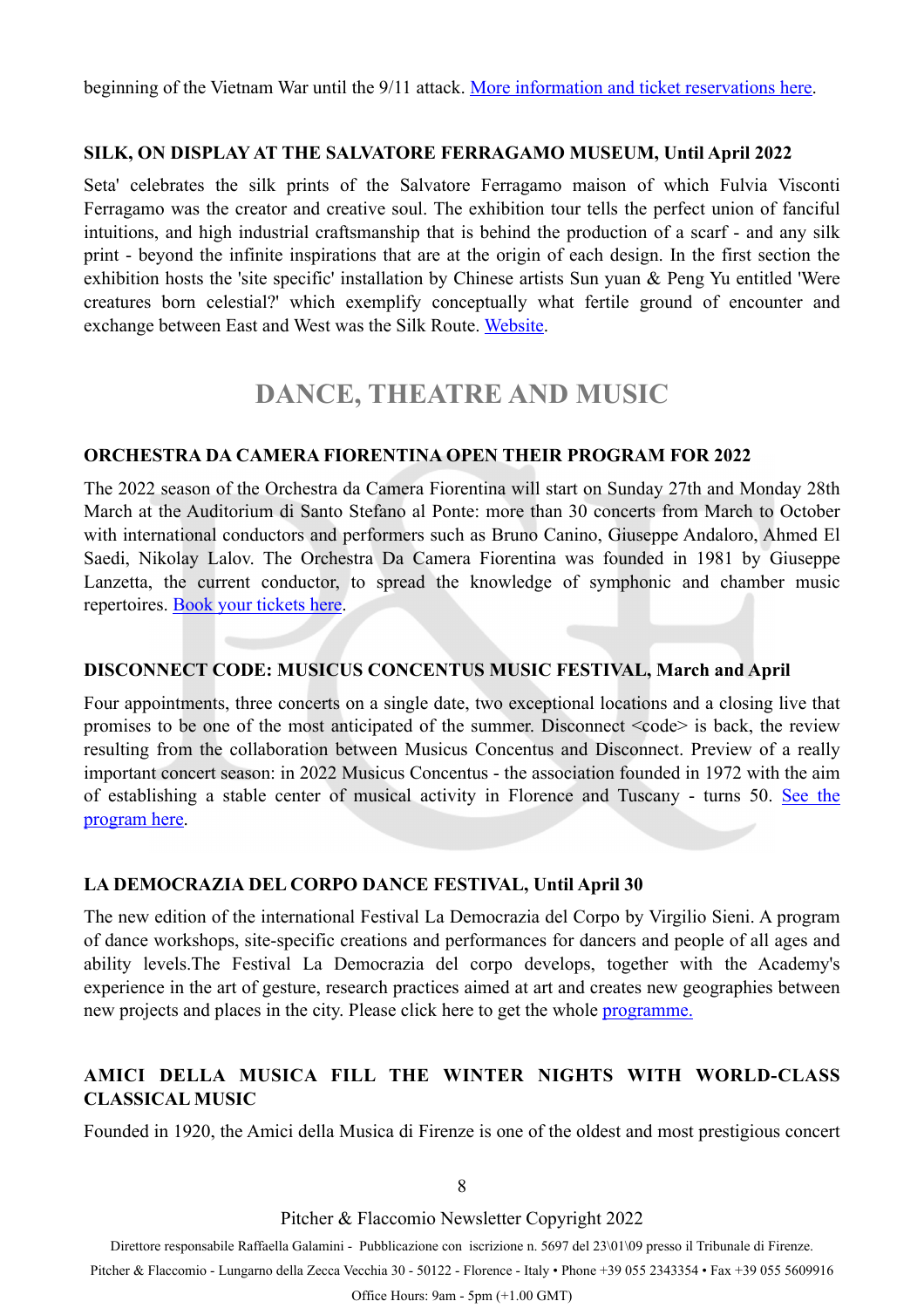organisations in Italy. The numerous events take place in the historic and centrally located Teatro della Pergola, on a weekly basis (Saturday afternoons and Sunday evenings), from October to April. The programmes offer everything from chamber music classics to contemporary music (often with world premieres), from pieces for orchestral ensembles to solo pieces, from jazz to traditional music. Don't miss the best of the best as they take to the stage this winter! [See the whole program here.](https://amicimusicafirenze.it/stagione/)

#### **MAGGIO MUSICALE FIORENTINO CONTINUE WITH THEIR UNMISSABLE SEASON**

The Theatre of the Maggio Musicale Fiorentino owes its name to the prestigious Maggio Musicale Festival, the oldest in Italy, a first that it shares in Europe with the festivals of Salzburg and Bayreuth. Founded in Florence in 1933, the festival quickly became a centre of dissemination of the great European musical culture indicating and proposing new and unconventional ideas, in regards to classical repertoire and contemporary compositions. The Opera and Symphonic seasons, as well as special Touring artists, will fill the nights of February. Including German conductor, **Ingo**  Metzmacher, and the acclaimed **Daniil Trifonov & Sergei Babayan**, see what's coming up here at [the website](https://www.maggiofiorentino.com/calendar).

# <span id="page-8-0"></span>**FILMS, LECTURES, AND CULTURAL EVENTS**

#### **THE BRITISH INSTITUTE CULTURAL PROGRAM IN THE HAROLD ACTON LIBRARY**

A beloved favourite in Florence, The British Institute continue their offerings of Wednesday lectures, concerts, and other cultural treats in the stunning location of the historic Harold Acton Library. Enjoy exquisite views of the Arno River together with the majesty of the library, and its cultural events.

March 2 - Portraits and Selfies: the evolution of tourism in Florence. Lecture by Simon Gammell

March 3 - Reading Exchange

March 4 - Libraries in the digital era: issues and case studies

March 9 - From Bistecca to Zuppa Inglese: When Florentine cuisine was inspired by the British. Lecture by Emiko Davies

March 10 - Music al British: Not So Long Ago

March 16 - Latin Inscriptions of the Medici Dynasty. Lecture by Patrick Kragelund.

March 23 - Consecrating a place of awe: Festivities at the Florentine Cathedral, 1436. Lecture by Jeremy Boudreau.

March 30 - Cultivating the Renaissance: a social history of the Medici Tuscan Villas. Wednesday lecture by Katie Campbell.

March 31 - Music al British: An evening of music for clarinet and piano.

[More information and the links to join here at the website.](https://www.britishinstitute.it/en/news-events/events)

#### **WONG KAR WAI RESTORED MOVIES AT THE CINEMA STENSON**

#### 9

Pitcher & Flaccomio Newsletter Copyright 2022

Direttore responsabile Raffaella Galamini - Pubblicazione con iscrizione n. 5697 del 23\01\09 presso il Tribunale di Firenze.

Pitcher & Flaccomio - Lungarno della Zecca Vecchia 30 - 50122 - Florence - Italy • Phone +39 055 2343354 • Fax +39 055 5609916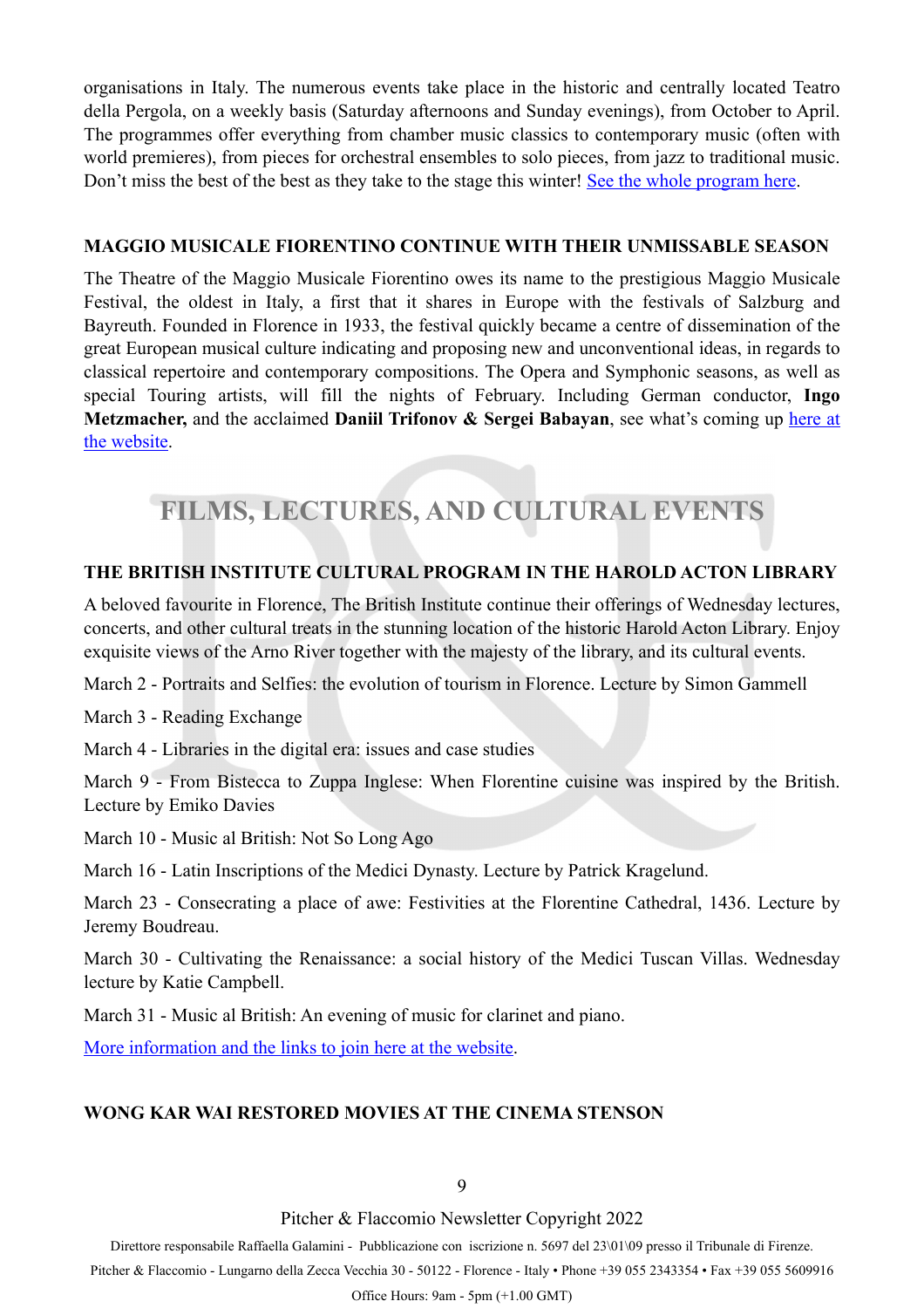A journey into the beauty of cinema through the 6 restored masterpieces of Wong Kar Wai. At the Stensen Cinema, experience the masterpieces of the review "Wong Kar Wai restored movies - Winter edition". Screenings in original version, with Italian subtitles. [See the program.](https://stensen.org/attivita/il-cinema-restaurato-di-wong-kar-wai-winter-edition/)

### **THE 20TH CENTURY - THE MOST BEAUTIFUL INVENTION, FILM FESTIVAL AT CINEMA LA COMPAGNIA**

20TH CENTURY. THE MOST BEAUTIFUL INVENTION is a journey through the history of cinema that aims to remind us or help us discover how unique and memorable the experience of seeing a film on the big screen is, in the belief that the most effective way of bringing audiences back to the cinema is to give them the opportunity to see great films. We asked Cesare Petrillo, who has devoted a lifetime to his passion for the cinema, to choose 150 of them, with one rule: only include films he absolutely loved. And love, as you know, is contagious. [See the program here.](https://www.feelflorence.it/en/node/47542)

#### **ALFRED HITCHCOCK RETROSPECTIVE AT THE CINEMA LA COMPAGNIA**

A retrospective dedicated to the one who, more than anyone else, comes closest to the ambitious definition of "perfect director": Alfred Hitchcock arrives at La Compagnia with 14 unmissable appointments on the big screen. Often referred to as the "master of thrills", Hitchcock actually tried his hand at many genres (including comedy), not always managing to make exactly the film he wanted. These include a special event with The Lodger with live music by Diego Andreotti. [See the](https://www.cinemalacompagnia.it/evento/alfred-hitchcock-il-regista-perfetto/) [website for the schedule](https://www.cinemalacompagnia.it/evento/alfred-hitchcock-il-regista-perfetto/).

#### **THE ICONIC ODEON CINEMA PRESENTS ORIGINAL LANGUAGE FILMS**

The stunning Odeon Cinema was opened in 1922, built into the interior of Renaissance treasure, Palazzo Strozzino. The original palazzo design was by Filippo Brunelleschi. This month, *THE GODFATHER, 50TH ANNIVERSARY* is screening, and *The Batman* and *Licorice Pizza* come to the big screen. Seat Places are with spacing, entry with Super Green Pass and FFP2 masks are required. Films are shown in English, with Italian subtitles. For the full programme, see [www.odeonfirenze.com](http://www.odeonfirenze.com/).

## **MARCH WISHES**

We hope the change of season brings you fresh energy, new ideas, and a fruitful blooming of the seeds planted in winter.

All the best,

The Staff of Pitcher and Flaccomio

*Newsletter written and compiled by Marisa Garreffa. Pitcher & Flaccomio Newsletter: Direttore responsabile Raffaella Galamini - Pubblicazione con* 

10

Pitcher & Flaccomio Newsletter Copyright 2022

Direttore responsabile Raffaella Galamini - Pubblicazione con iscrizione n. 5697 del 23\01\09 presso il Tribunale di Firenze.

Pitcher & Flaccomio - Lungarno della Zecca Vecchia 30 - 50122 - Florence - Italy • Phone +39 055 2343354 • Fax +39 055 5609916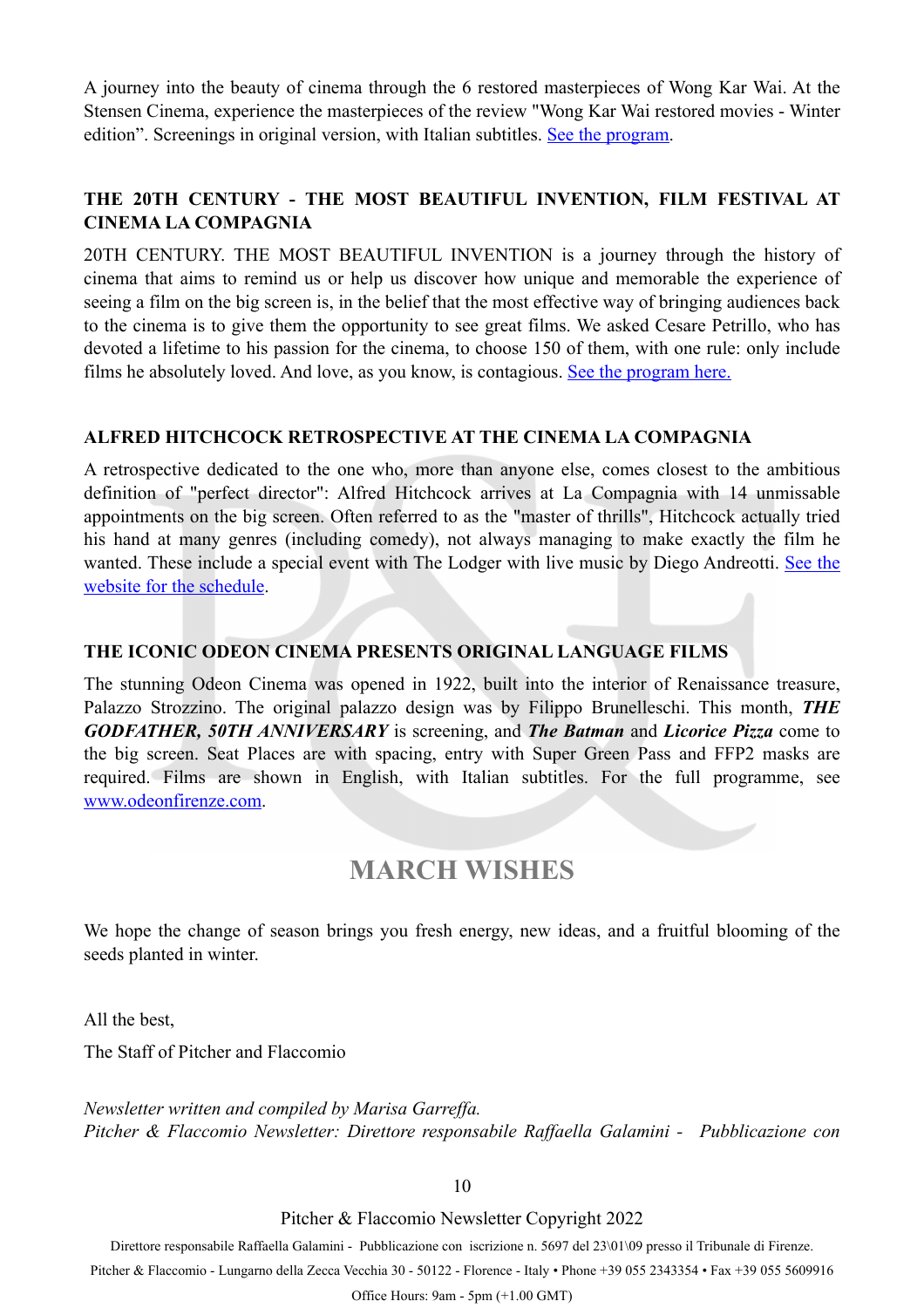*iscrizione n. 5697 del 23\01\09 presso il Tribunale di Firenze*



11

Pitcher & Flaccomio Newsletter Copyright 2022

Direttore responsabile Raffaella Galamini - Pubblicazione con iscrizione n. 5697 del 23\01\09 presso il Tribunale di Firenze. Pitcher & Flaccomio - Lungarno della Zecca Vecchia 30 - 50122 - Florence - Italy • Phone +39 055 2343354 • Fax +39 055 5609916